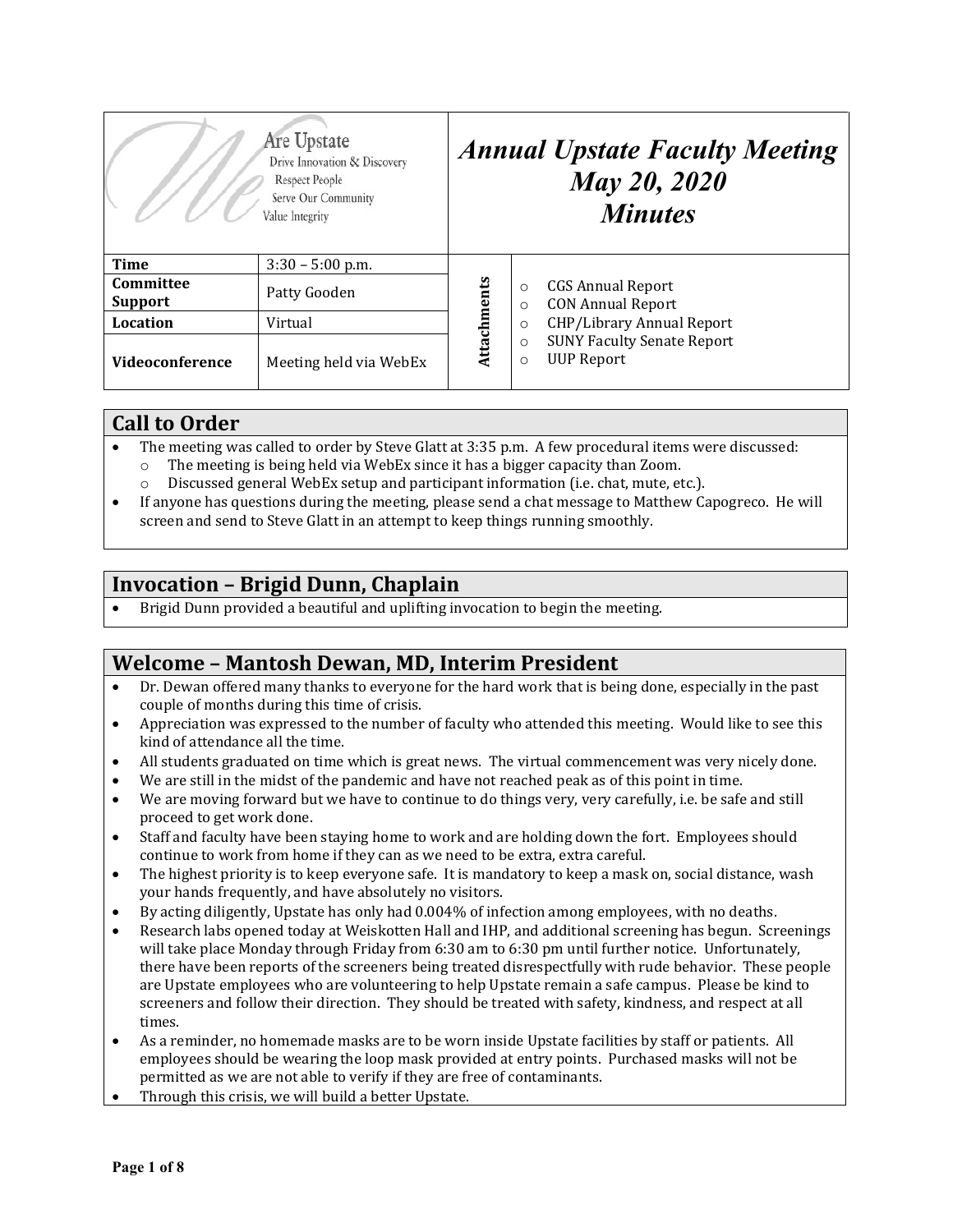- Once we talk about reopening, Dr. Dewan feels very strongly that each lab, class, etc. be in charge of their own program as far as cleaning equipment, managing social distancing, etc.
- Dr. Dewan thanked everyone once again for the wonderful work that is being done.

### **Approval of 5/22/19 Meeting Minutes and 5/20/20 Agenda**

- Minutes from the  $5/22/19$  meeting have been accepted and approved.<br>• The agenda for this meeting was approved as written.
- The agenda for this meeting was approved as written.

### **Upstate Budget Report – Eric Smith, CPA, MBA**

- Eric Smith provided a NYS Budget and Financial Update and NYS Executive Budget Highlights for 2020/2021.
	- o Operations:
		- The State budget pre-COVID was passed.
		-
		- **\$43 million SUNY allotment remains flat.**<br>**•** Hosnital receives zero dollars in State sup Hospital receives zero dollars in State support so there is nothing more to cut.<br>No new positions as of this point in time.
		- No new positions as of this point in time.<br>• Mandate in State spending has been rolle
		- Mandate in State spending has been rolled out.<br>■ We have built a financial plan for things like thi
		- We have built a financial plan for things like this and have been cautiously optimistic, which is helping us get through this crisis.
		- We are being generally cautious right now slowing down spending and hiring.

#### o Capital:

- \$8 to \$12 million to renovate facilities. Working with construction on this.
- Academic side: State approved \$300 million for academic: state \$200 million, campus \$100 million.
- Hospital side: \$50 million for each SUNY hospital. Repay this debt through revenues generated.<br>■ Cuts could be on the way mainly focused on the academic side but as of this point in time we
- Cuts could be on the way mainly focused on the academic side but as of this point in time we don't know if this is going to happen.
- o Academic:
	- Enrollment remains stable.
	- We didn't have to issue any refunds since the academic year was completed.<br>■ There is still some uncertainty as the fall approaches as far as enrollment.
	- There is still some uncertainty as the fall approaches as far as enrollment.<br>We are generating the tuition income that we should be
	- We are generating the tuition income that we should be.
- o Hospital:
	- Losses to bottom line due to COVID issues.<br>■ Loans and grant support have been helpful
	- Loans and grant support have been helpful.
	- Most of the costs are in State accounts.
- "We will weather this storm."

# **Faculty Council Re-Orientation – Steve Glatt, PhD**

- Increase awareness and understanding of what Faculty Governance does:
	- $\circ$  The Faculty Council is an advisory body with a means of communication to represent all faculty.<br>  $\circ$  The Faculty Council is comprised of several committees which are liaisons to administration.
	- The Faculty Council is comprised of several committees which are liaisons to administration.
	- o The Faculty Governance model can be found at this link: [https://www.upstate.edu/facgov/pdf/intra/council\\_18-19/3-18-19\\_faculty\\_governance\\_model.pdf](https://www.upstate.edu/facgov/pdf/intra/council_18-19/3-18-19_faculty_governance_model.pdf)
	- $\circ$  There are six or more meetings each year, and there is representation from all colleges and the library.
	- o Senators/representatives attend SUNY wide plenaries (three meetings per year) to represent Upstate.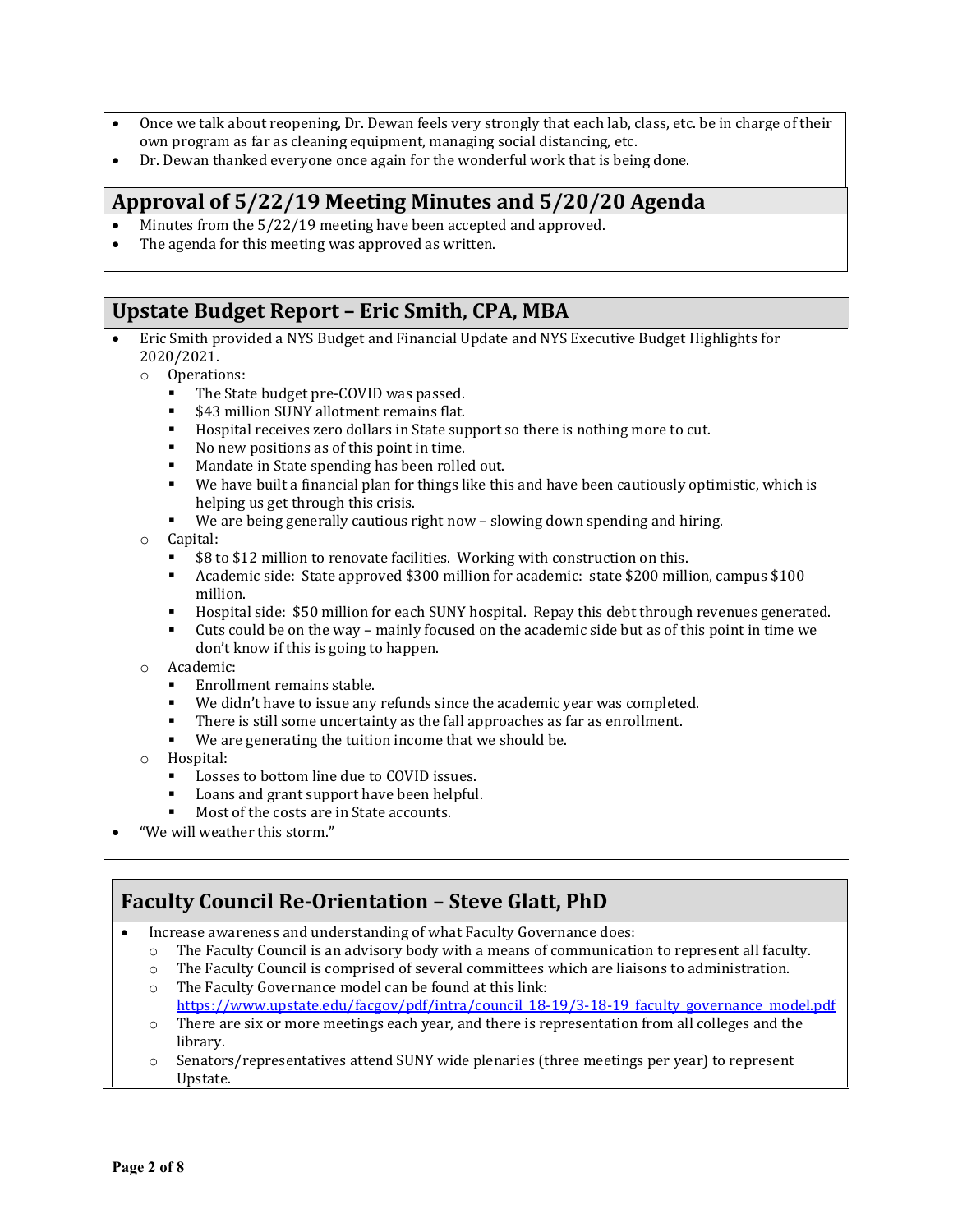# **College of Medicine - Rich O'Neill, MD**

• **Role of the Medical College Assembly Executive Committee (MCAEC ).** 

|          | ideas are presented, the model is to consider, decide, and act upon the idea.                                                                                                                                                                                                                                                                            |
|----------|----------------------------------------------------------------------------------------------------------------------------------------------------------------------------------------------------------------------------------------------------------------------------------------------------------------------------------------------------------|
| $\Omega$ | Rebecca Garden and Nienke Dosa have been linked with the group.                                                                                                                                                                                                                                                                                          |
|          | Highlights over the past year:                                                                                                                                                                                                                                                                                                                           |
| $\circ$  | Faculty surveys are sent out inquiring about what the MCAEC should focus on next. Once feedback<br>is received, the items are prioritized.                                                                                                                                                                                                               |
| $\circ$  | The MCAEC had the intention to send a letter to the SUNY Chancellor supporting Dr. Dewan to<br>become president since he is doing a great job as Interim President. There has been overwhelming<br>support from the faculty for this, however, Dr. Dewan has to decide if he would like the position<br>first and then the Chancellor can be approached. |
| $\circ$  | A Research Task Force has been launched by the MCAEC.                                                                                                                                                                                                                                                                                                    |
|          | It will be chaired by Dr. Stephen Faraone, a SUNY Distinguished Professor of Psychiatry. The<br>٠<br>Task Force will be collaborating with Dr. David Amberg, Vice President of Research, however,<br>this is currently on hold. There has been a very robust response to make Upstate better with<br>research.                                           |
|          | Dr. O'Neill realized there is also another Research Task Force that was appointed by Dr. Dewan<br>$\blacksquare$<br>and chaired by Dr. Stephen Thomas with a top down perspective.                                                                                                                                                                       |
|          | Dr. O'Neill had sent out an email to COM faculty asking their input on the research endeavor at<br>٠<br>Upstate and received a robust response. This will be shared with the Task Force.                                                                                                                                                                 |
| $\circ$  | Captioning has been set up for the MCAEC meetings. Rebecca Garden has been working with<br>EdComm to make this happen. Hopefully this will branch out.                                                                                                                                                                                                   |
| $\circ$  | COVID related:                                                                                                                                                                                                                                                                                                                                           |
|          | What are the needs to reopen Upstate? It was suggested that faculty concerns and concerns<br>$\blacksquare$<br>regarding reopening the campus be sent to Dr. Lynn Cleary. She will distribute information to<br>relevant people.                                                                                                                         |
|          | Thank you to Dr. Dewan and the administrators. They have been amazing, hardworking, and<br>$\blacksquare$<br>very cooperative during this pandemic, which helps close the gap between faculty and<br>administration.                                                                                                                                     |
|          | We are very pleased that Dr. Dewan's primary concern is safety first in order to reopen.<br>$\blacksquare$<br>Rich Veenstra and Steve Grassl have been in close contact with UUP regarding:<br>$\blacksquare$<br>$\triangleright$ Workplace safety issues                                                                                                |
|          | Can employees be fired ("retrenchment") as a result of COVID? Do we need to worry?<br>➤<br>It has been stressed that we are the biggest employer with scientifically trained people in<br>➤<br>Central New York.                                                                                                                                         |
| $\circ$  | National Action Network/Syracuse City School District:                                                                                                                                                                                                                                                                                                   |
|          | We looked into donating surplus computers to inner city students and residents. It was felt<br>٠<br>that we could follow this model to be a connector to the community which will provide a<br>positive impact.                                                                                                                                          |
|          | After checking with IMT, this effort was unsuccessful since all surplus Upstate computers were<br>٠<br>rehabbed for Upstate employees working remotely.                                                                                                                                                                                                  |

 $\circ$  This committee is basically an "idea factory" and acts as a conduit for ideas from the faculty. When

### **College of Graduate Studies – David Pruyne, PhD (full report attached)**

- **Role of the Graduate Faculty Organization (GFO):** 
	- $\circ$  Faculty assembly that is advisory to the Dean of the CGS.<br> $\circ$  Oversees design and implementation of graduate educati
	- Oversees design and implementation of graduate education, including didactic curriculum and research efforts of the students of CGS. Graduate Council, a representative subgroup of the GFO, directly advises the Dean on these areas.
	- o GFO members serve as thesis sponsors of graduate students, actively participate in teaching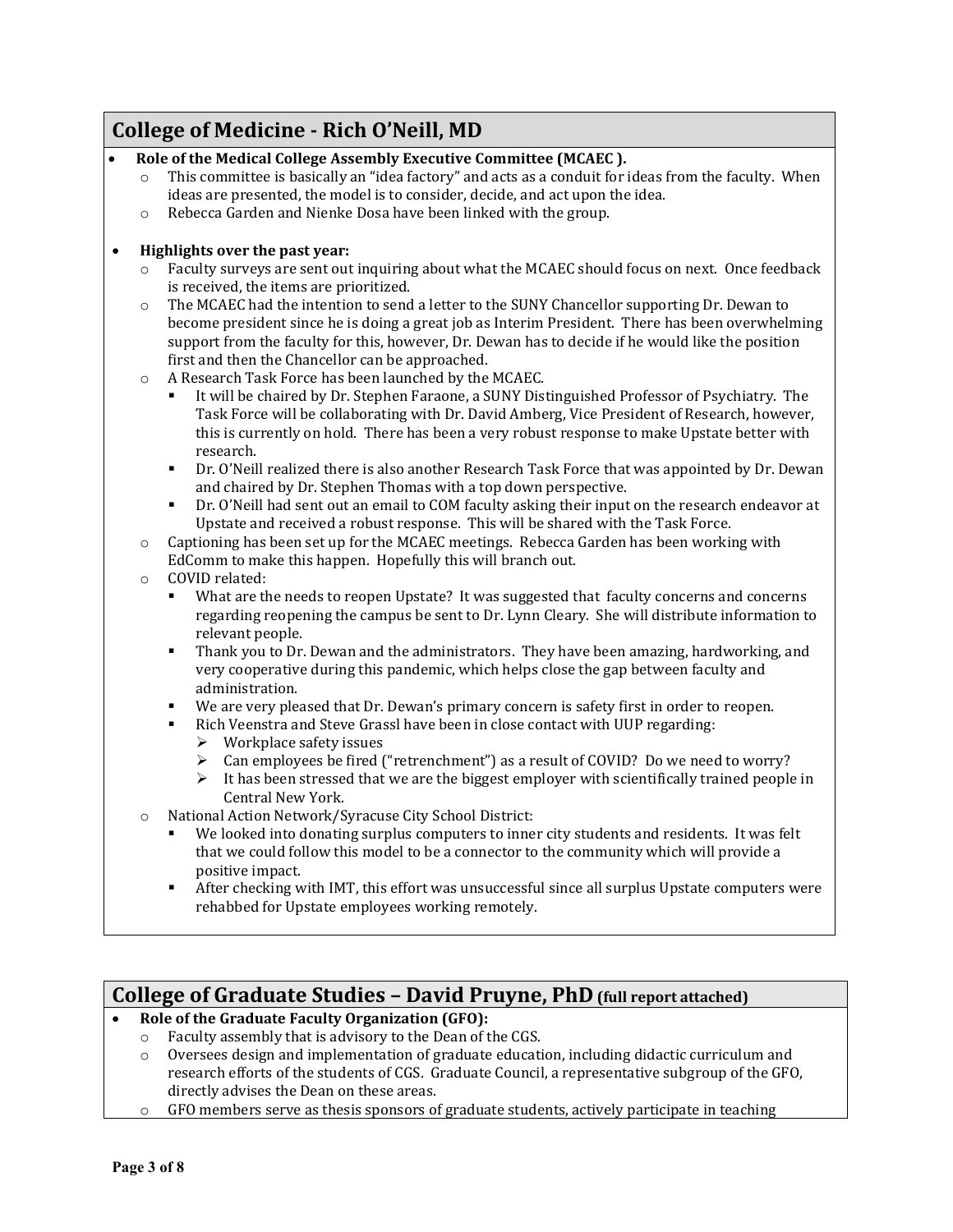graduate level courses offered by CGS, vote on curriculum issues pertaining to the program in which they have primary membership.

#### • **What is the GFO?**

- $\circ$  Faculty members with full-time primary appointment to a Basic Science Department.<br> $\circ$  Other faculty (for example, with adjunct appointment to a Basic Science Department)
- o Other faculty (for example, with adjunct appointment to a Basic Science Department) may join the GFO after nomination by a Basic Chair and approval by the GFO membership by vote.

#### • **Accomplishments of the GFO and CGS over the past year:**

- o Students of CGS:
	- Currently, 126 PhD students (including 19 new from Fall 2019), 5 MS students.
	- For 2020: 3 MS graduates, 11 PhD graduates, 2 MD/PhD graduates
	- Expected matriculation for Fall 2020: 16 19 students. Overall, application numbers were down, but this is consistent with what other schools are experiencing this year.
- o GFO Membership Expansion: 19 new faculty across ten primary departments joined the GFO since January 2019. This is the highest number in at least 10 years, of faculty looking to serve as thesis sponsors for graduate students.
- o Graduate Studies is fully staffed after a three-person turnover of personnel in Fall 2019.
- o Appointment of new MD/PhD Coordinator Dr. Amit Dhamoon.
- o Coordinated and participated in expanded Summer Undergraduate Research Fellowship (SURF) Program, with 30 undergraduate students mentored by faculty across all four Colleges and SUNY ESF.
- $\circ$  Updated guidelines for qualifying examinations, including reducing size of Committee from six to five faculty.
- o Continued offering of nanocourses, and development of new ones, bringing total number now to 22. https:/[/www.upstate.edu/grad/curriculum/nanocourses.php](http://www.upstate.edu/grad/curriculum/nanocourses.php)
- o Students participated in successful virtual Ross Memorial Student Research Day.
- o 8% increase in Research funding.

#### • **COVID-19 Adjustments to GFO and CGS Efforts:**

- $\circ$  Converted nearly all spring classes to online format.<br>  $\circ$  Research labs were put into hibernation, but we are :
- Research labs were put into hibernation, but we are starting a phase reopening this week.
- $\circ$  Will continue with online classes, online theses defenses, and online seminars, with the hope of return in the fall to face-to-face classes with social distancing.
- o Search for Neuroscience Chair is active, but on a temporary hold.
- o 2020 SURF Program has unfortunately been canceled for safety reasons.

#### • **Upcoming business for the next year:**

- o Elect new GFO officers for three-year terms.
- $\circ$  Revision of the foundational curriculum for CGS students, to update content, methodology of teaching, and scope of curriculum.
- o Consideration of converting Physiology, PhD program into a Vision Physiology Program, based on Upstate's strong expertise in this area.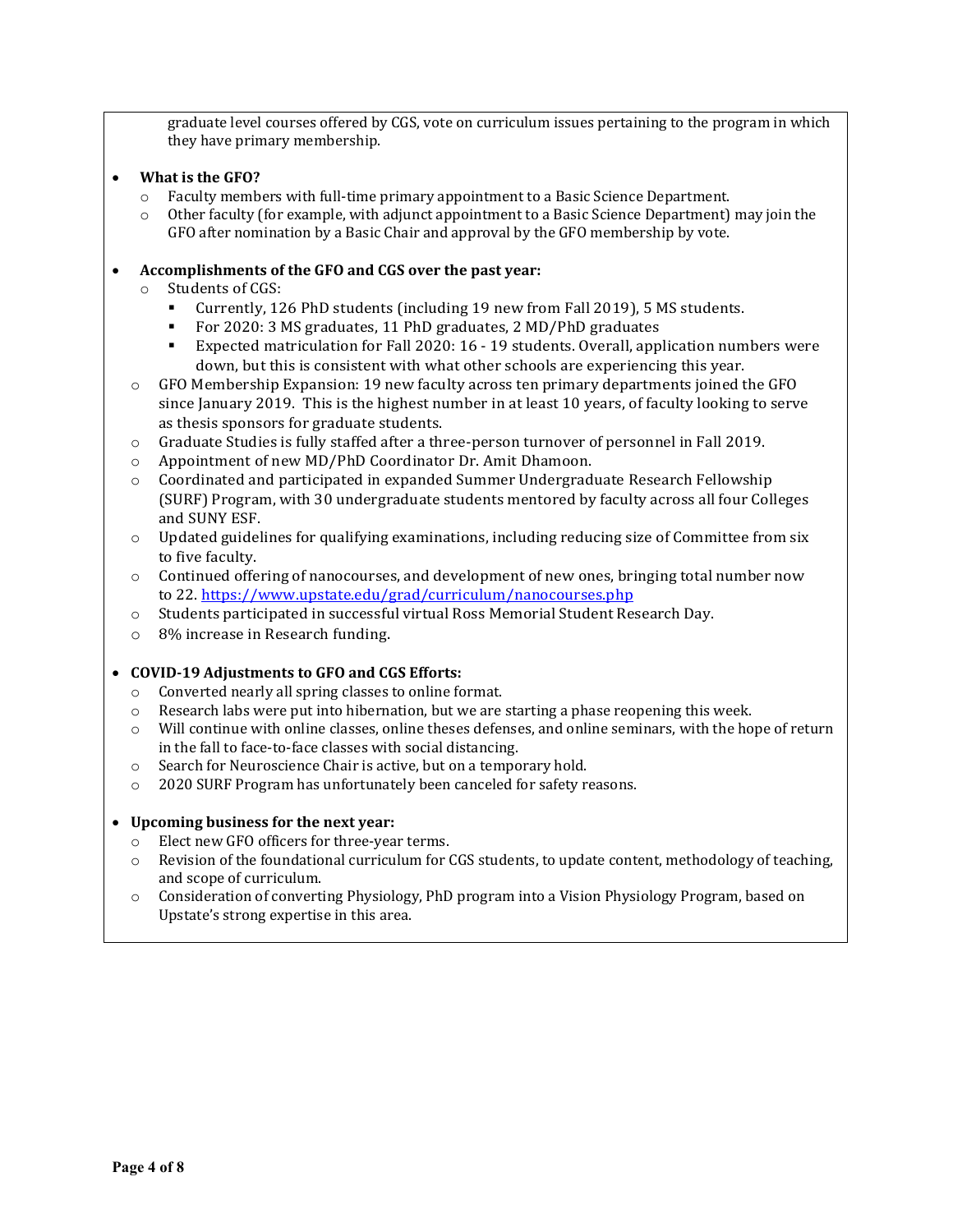### **College of Nursing – Carol Anne Kozik, DNS, FNP-BC (full report attached)**

#### • **Role of the CON Assembly:**

- o The purpose is that in a Shared Governance, the faculty is responsible for curriculum and ensuring students meet the criteria for graduation.
	- Is a means for all members to exercise their right and obligation to participate significantly in the initiation, development, and implementation of educational policies and programs at the CON level and the university as a whole level.
	- Responsible for the conduct of the college's education, research, and service programs.
	- Provide the means for fulfillment of the responsibilities of all members as stated in the Bylaws of the Assembly, Upstate Faculty and Faculty Council, and in the policies of the Board of Trustees.
	- **Provide a means for formal channels of communication among members of the Assembly.**<br>Act in an advisory canacity in all works that were once the former faculty assembly
	- Act in an advisory capacity in all works that were once the former faculty assembly.

#### • **Highlights of the CON Assembly over the past year:**

- o Have had 7 faculty leave over the past year; another faculty leaving in July.
- o There were 4 hires and interview for tenure track position ongoing at the present time.
- o Revised/reviewed programs:
	- Revised MS program<br>Revised BS-DNP prog
	- Revised BS-DNP program for submission to the state<br>Reviewed DNP program
	- Reviewed DNP program<br>Reviewed BS program an
	- Reviewed BS program and updated policies<br>■ Developed and initiated workload policy
	- Developed and initiated workload policy
	- Developed and revised advisement policy to streamline registration and advising process
- o There are currently three grants up and running.

#### • **Upcoming business for the next year:**

- $\circ$  With COVID present, creative alternatives will take place for clinicals and teaching much of the programs are online.
- $\circ$  The CON has approved new and updated curriculum for the BS to DNP program during the academic year. Faculty are in the process of revising curricula that will be sent to SUNY and NYSED for approval of the revision prior to starting the program in 2022.
- $\circ$  The CON is seeking better marketing methods for fully online programming to increase enrollments in those programs.

### **College of Health Professions/Library – Wendi Ackerman, MLS (full report attached)**

- **CHP Curriculum Updates:**
	- o Spent much of the spring moving CHP courses and Library services online.

#### • **CHP highlights:**

- o Accreditation was reaffirmed for the PT, Medical Technology and Biotechnology programs.
- $\circ$  Respiratory Therapy program developed a four-course microcredential for post-acute respiratory care. Will be available to current students and practicing respiratory therapists beginning in 2021.
- $\circ$  CHP has a longstanding post-baccalaureate program for underrepresented and/or disadvantaged students seeking admission to the COM but needing an academic boost in the sciences.
- $\circ$  Commencement was held virtually on May 1 followed by a CHP post commencement virtual reception honoring 173 graduates that evening.

# • **Library Highlights**:

- The library plans on reopening on July 6.
- o Implemented a CLRC health program for local hospitals.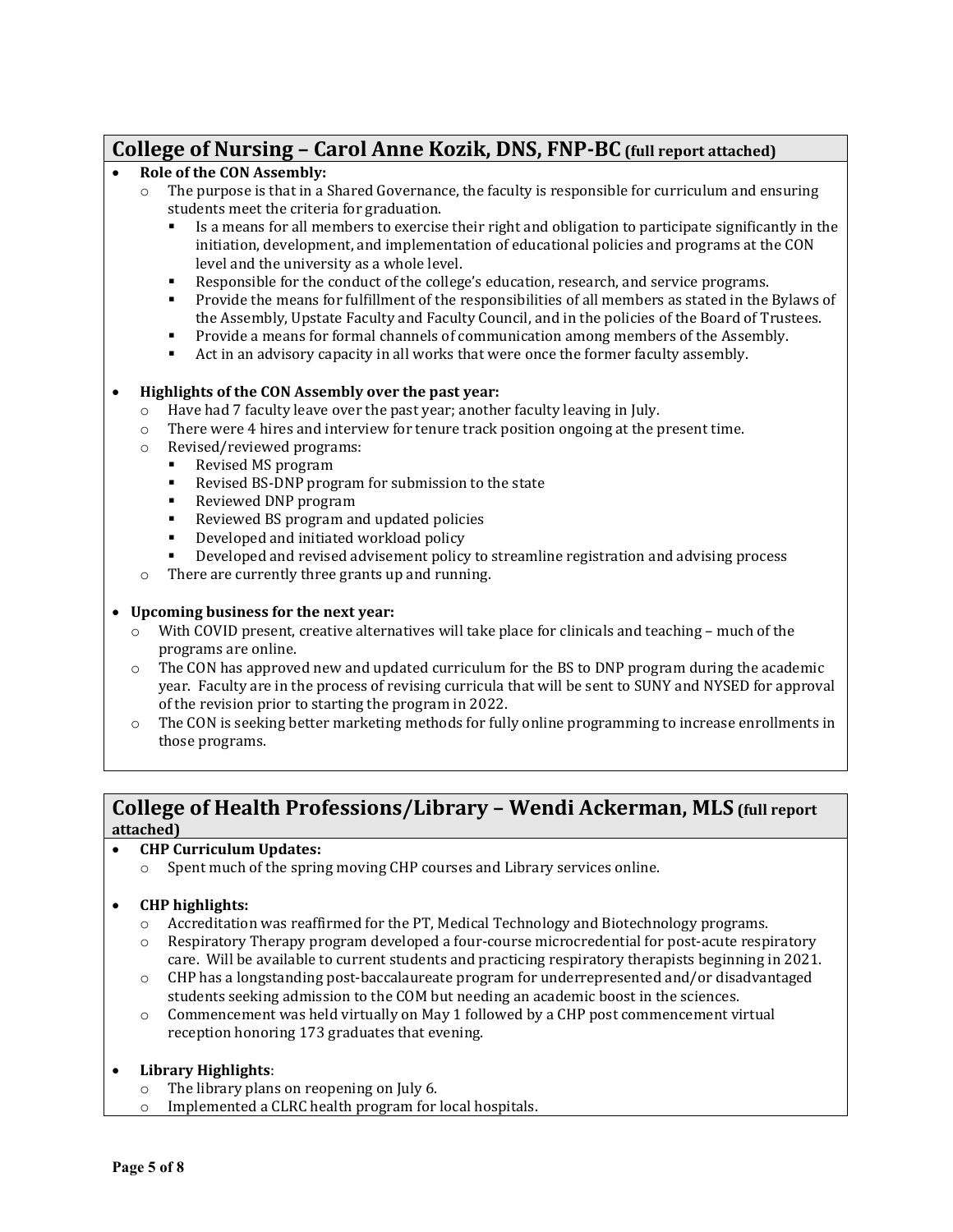- o COVID-19 response:
	- E-resources for online learning
	- Virtual reference services
	- **Comprehensive subject guide**<br>Literature expertise
	- Literature expertise<br>■ Partnered with other
	- Partnered with other libraries to 3D print 1,000 face shields.
- o SUNY Open Access Repository (SOAR)

#### • **Awards**

- o Abigail Smith (Systemic Review), co-author
- o Nicole DeRosa (Medical Technology), NIH03 Award
- Amy Craig (Behavioral Analysis), 2020 American Psychological Association's B.F. Skinner Foundation New Researcher Award
- **Upcoming business for the next year:**
	- o 2020-2021 Bylaws Update

### **SUNY Faculty Senate Report – Pam Youngs-Maher (full report attached)**

#### • **Role of University Faculty Senate (UFS):**

- $\circ$  Promote policies in the SUNY System, shape policies, serve as a liaison and communication link between campuses and the SUNY Chancellor.
- o Upstate's Faculty Council is the faculty governance body for Upstate Medical University.

#### • **Membership:**

- o Faculty and/or professional staff elected from each of the State operated campuses (formula).
- Staggered terms, annual election.
- $\circ$  To run for senator, you must be a voting member of the Upstate Faculty or a non-faculty professional staff member for a minimum of 12 months.

#### • **Sectors of UFS:**

- o University Centers
- o Health Science Centers
- o Comprehensive Colleges
- o Specialized and Statutory
- o Technology and Agriculture

#### • **Work of UFS:**

- o UFS holds three sector meetings and three plenaries each year.
- o UFS has two officers (Gwen Kay is President from Oswego, and Keith Landa is VP/Secretary from Purchase).

#### • **Major Accomplishments: (Fall 2019, Winter and Spring 2020)**

- $\circ$  SUNY Online, focus of UFS and UUP<br> $\circ$  Gen Ed Task Force formed
- Gen Ed Task Force formed
- o Seamless transfer
- o Presidential searches
- o Student mental health and wellness
- o Health Science Sector
- o Resolutions:
	- Campuses to establish EID Committee, annually affirm EID values<br>■ New contract with Elsevier
	- New contract with Elsevier
	- **Policies on investigations on research misconduct**
	- Advocacy for SUNY budget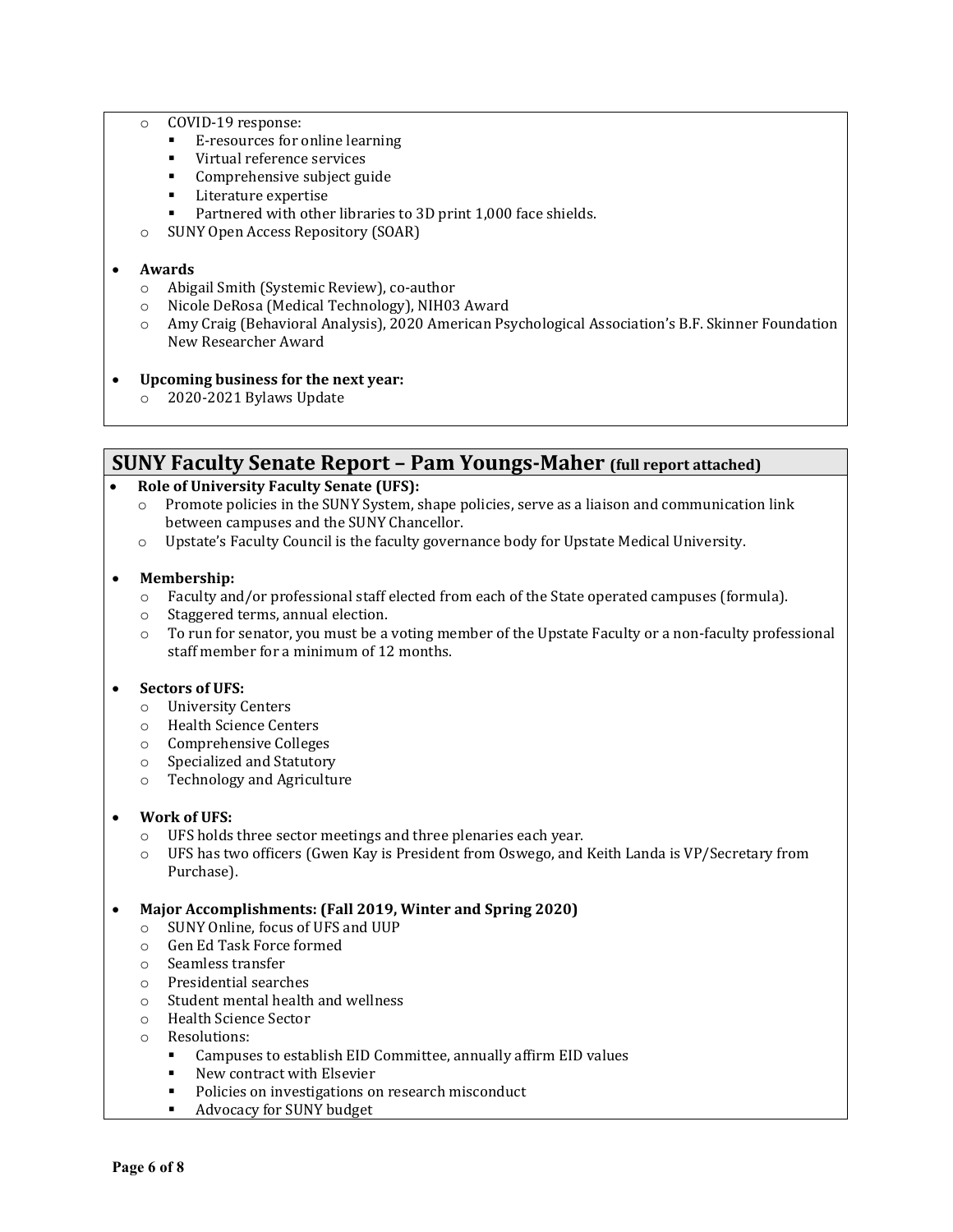Major revision of bylaws and standing rules (basically overhauled)

### • **Business, Priorities for the 2020-2021 Year:**

- o Some items from 2019-2020 will carryover COVID-19 put much on hold.
- o UFS standing committees:
	- Communications
	- **Equity, Inclusion and Diversity**<br>**Explorer Exhics** and Institutional Integrity
	- Ethics and Institutional Integrity
	- **Governance**
	- **Graduate Academic Programs and Research**
	- **•** Operations
	- **Programs and Awards**<br>**Student Life**
	- Student Life
	- **■** Undergraduate Academic Programs and Policies

# **Faculty Council Report – Steve Glatt, PhD**

• Thank you was expressed to staff and faculty for all of their help with the Faculty Council.

### • **Presidential Search:**

- $\circ$  The presidential election process is moving forward.<br>  $\circ$  Assemblies are working on electing members for the
- Assemblies are working on electing members for the committee.
- $\circ$  Significant work is going on behind the scenes to move the presidential search moving forward.
- $\circ$  One challenge has been how to define full-time teaching faculty—who will be eligible to sit on the search committee.
- o Steve Glatt has decided that he will take the CGL seat on the committee.
- o Hopefully within the next couple of weeks people will be appointed.
- $\circ$  Dr. Dewan had a conversation with the University Council Chair and asked to have a special meeting about our request for four additional seats on the search committee (diversity, UUMAS, nursing staff, and medical staff representation).
- o For the presidential search, the Upstate Council reports directly to the Chancellor. Appropriately, the local president does not have any voice in this.

### • **Online Accessibility:**

- o Best practice is to continue to provide online access.
- o Meetings are better attended online.

### • **Upcoming business for the next year:**

- o Schedule faculty forums in the next academic year.
- o Finalize policy on emeritus status. Proposal to be presented at the SUNY level.
- o Continue representing Upstate Medical University.

# **UUP Report – Rich Veenstra, PhD (full report attached)**

### • **Role of UUP:**

o UUP is a Collective Bargaining Unit for faculty.

### • **Accomplishments during the 2019-2020 year:**

- o DSH funding advocacy trip (September 2019)
- o NYS senate public hearings, SUNY Oswego Syracuse Campus (October 2019)
- o Salary and compression analysis distribution
- o Discretionary salary increases